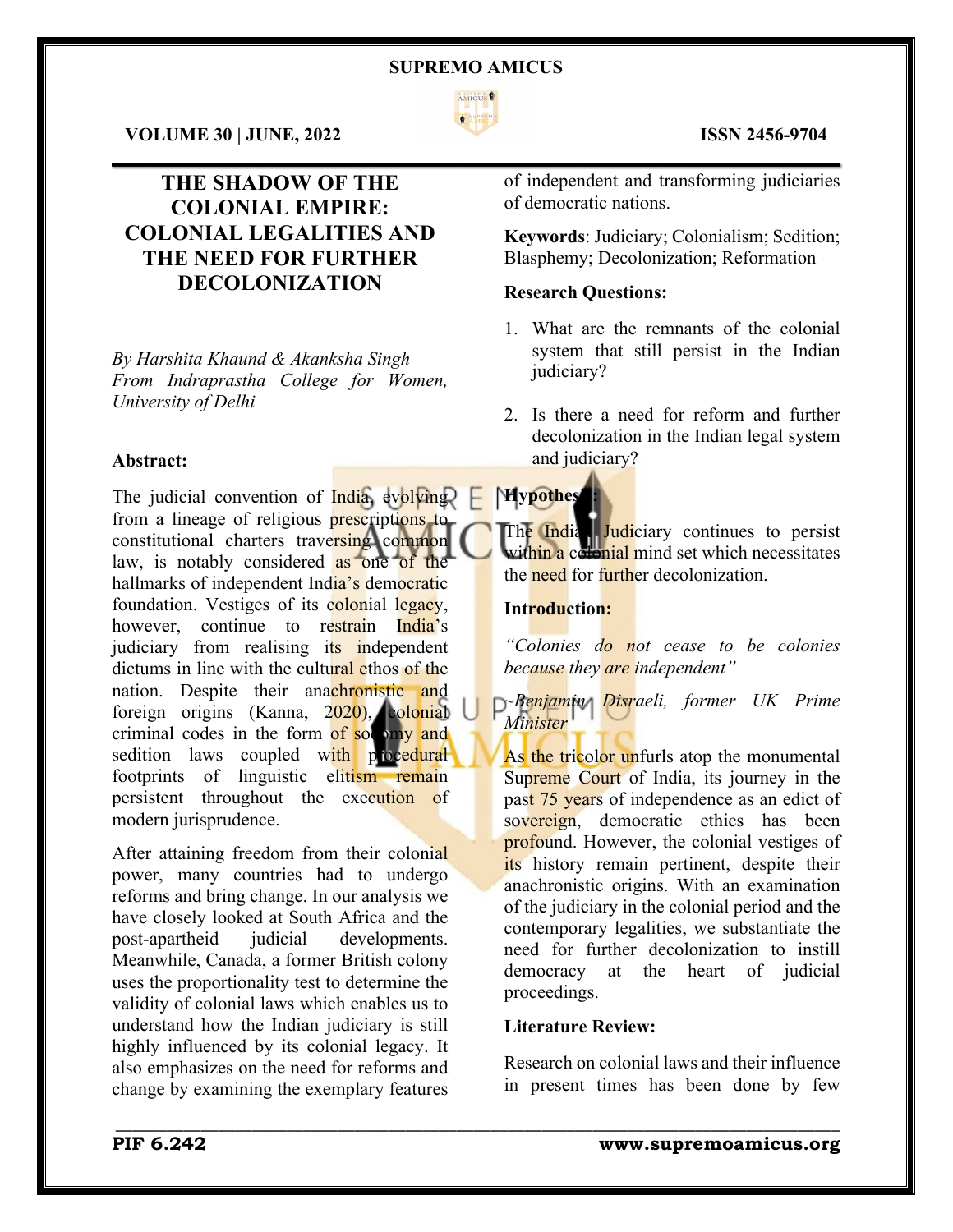

 $\mathcal{L}_\mathcal{L} = \mathcal{L}_\mathcal{L} = \mathcal{L}_\mathcal{L} = \mathcal{L}_\mathcal{L} = \mathcal{L}_\mathcal{L} = \mathcal{L}_\mathcal{L} = \mathcal{L}_\mathcal{L} = \mathcal{L}_\mathcal{L} = \mathcal{L}_\mathcal{L} = \mathcal{L}_\mathcal{L} = \mathcal{L}_\mathcal{L} = \mathcal{L}_\mathcal{L} = \mathcal{L}_\mathcal{L} = \mathcal{L}_\mathcal{L} = \mathcal{L}_\mathcal{L} = \mathcal{L}_\mathcal{L} = \mathcal{L}_\mathcal{L}$ 

\_\_\_\_\_\_\_\_\_\_\_\_\_\_\_\_\_\_\_\_\_\_\_\_\_\_\_\_\_\_\_\_\_\_\_\_\_\_\_\_\_\_\_\_\_\_\_\_\_\_\_\_\_\_\_\_\_\_\_\_\_\_\_\_\_\_\_\_\_\_\_\_\_\_\_\_\_\_\_\_\_\_\_\_\_

# **VOLUME 30 | JUNE, 2022 ISSN 2456-9704**

researchers. Through our exploration, we attempted to find the research gap and analyse secondary resources. "At independence, India was seen to be subjected to the rule of law in a modern sense. After all, the British legal system was basically maintained and a new constitution put in place that combined the principles of liberal democracy with socialist aspirations of general equality and welfare" (Dembowski, 200, p.53).

We looked at other countries which had a colonial past and tried to make connections. "The great influence exerted by English law" is well-known and understandable in  $view$  of South Africa's colonial history" (DuBois, 2004, p.51). In our findings we saw that much research on the sedition laws of South Africa have not been conducted. Although the work that had been already done in this field helped us establish a base for our exploration but it was wide and lacked specifications. With our analysis we have made an attempt to justify the need to reform with models of proportionality as a **possible** recommendation.

### **Chapter: 1**

# **A History of Indian Judiciary during Colonial Rule:-**

The East India Company had over time gained many of the features of a state in India, in European terms. It had the power of waging war, making peace, raising taxes, and administering justice to its own employees. The early Company courts would follow the principle of justice by the executive head with the Governor-in-Council taking decisions of the legal cases of the English subjects.

Bipan Chandra says, "The British laid the foundations of a new system of dispensing justice through a hierarchy of civil and criminal courts. Though given a start by Warren Hastings, the system was established by Cornwallis in 1793." (Chandra, 2009, p. 113)

The collector was to preside over two types of courts. The first type of court would deal with revenue and civil litigation and was to be called the court of '*dewani'*. This was based on Hastings' understandings of Mughal practice. There was a conception that prevailed among the Europeans that although there was "law" in India, that "law" was different from the European kind. The government was seen as based on the will of the Mughal, without any underlying principles. This was seen as problematic and the **British believed** that this system of Mughal political justice did not depend on the rule of law but on the rule of despotic men, who could be easily guided by money and status.

The British rulers framed a new system of laws which was dependent on enactments and codifying of old laws. N.B. Halhed's "A Code of Gentoo Law" (1776) and H. T. Colebrooke's "The Digest of Hindu Law on Contracts-and Succession" (1798) were early efforts to codify the laws which were concerned with property, inheritance, succession, marriages, and castes. The colonial rulers were dedicated to standardizing these various laws. Macaulay was appointed as the chairperson of the First Law Commission (1834) to achieve the goal of removing the ambiguity in legal practices and to destroy the framework of despotic rule in India. A number of enactments established the colonial "Rule of Law".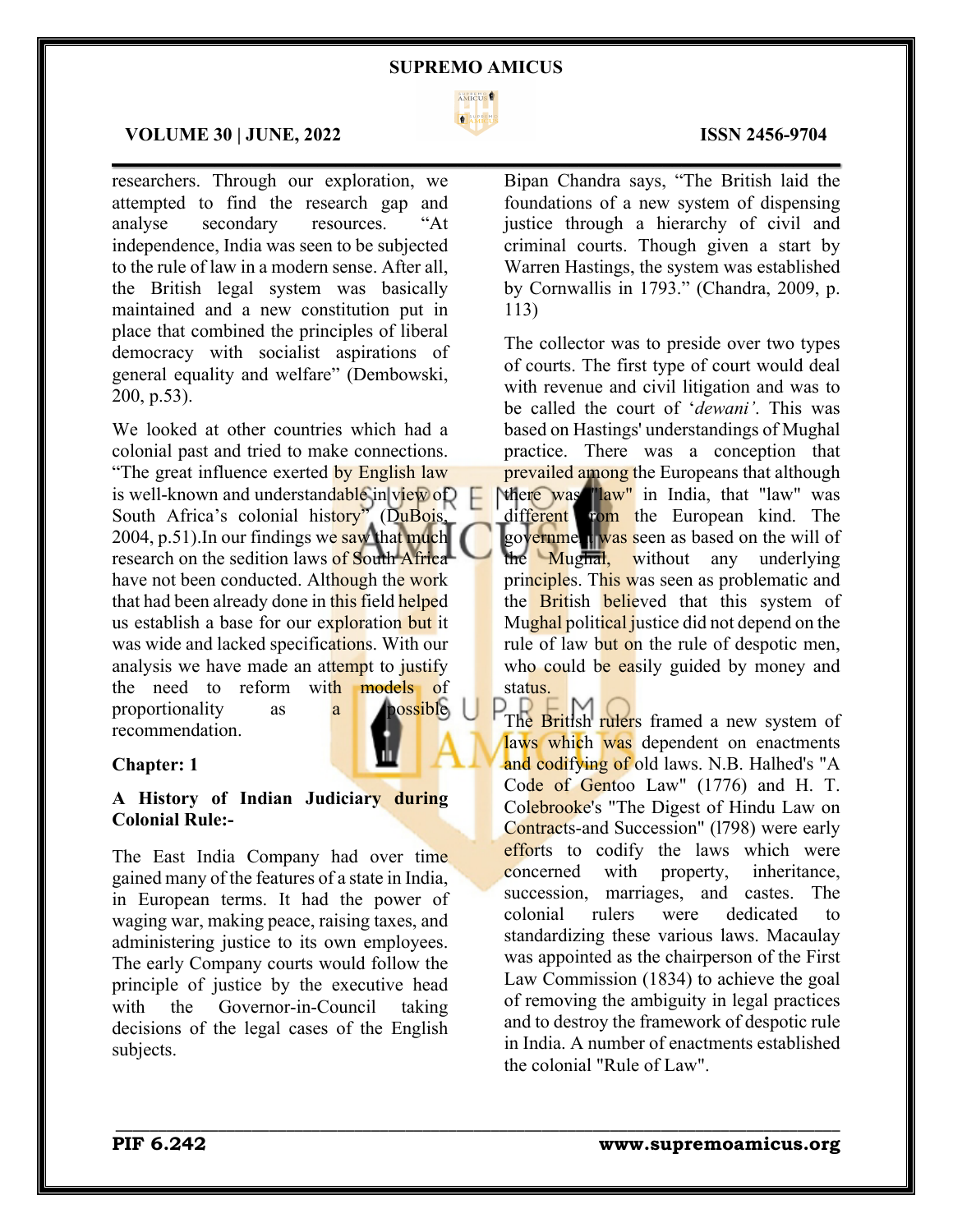

 $\mathcal{L}_\mathcal{L} = \mathcal{L}_\mathcal{L} = \mathcal{L}_\mathcal{L} = \mathcal{L}_\mathcal{L} = \mathcal{L}_\mathcal{L} = \mathcal{L}_\mathcal{L} = \mathcal{L}_\mathcal{L} = \mathcal{L}_\mathcal{L} = \mathcal{L}_\mathcal{L} = \mathcal{L}_\mathcal{L} = \mathcal{L}_\mathcal{L} = \mathcal{L}_\mathcal{L} = \mathcal{L}_\mathcal{L} = \mathcal{L}_\mathcal{L} = \mathcal{L}_\mathcal{L} = \mathcal{L}_\mathcal{L} = \mathcal{L}_\mathcal{L}$ 

# **VOLUME 30 | JUNE, 2022 ISSN 2456-9704**

The Indian Penal Code (1860) codified laws and pursued to eliminate social inequality. The Codes of Criminal Procedures (1872) settled the collection of evidence and the machinery of proving or disproving facts related to offenses.

The element of pliability and the principle of multiple interpretations were reintroduced in the procedure of the working of the High Courts in India. High Courts were established with the original and appellate jurisdiction in 1861 at Calcutta, Madras, and Bombay and later at Lahore and Allahabad and were fully aware of any earlier judicial decisions.

The colonial state was successful in turning English law into the law of India. They introduced the modern concept of rule of law and the Indian legal system under them was based on the equality before law. Some of the humanitarian measures taken by the British were outlawing the practice of 'Sati' in 1829 by passing regulations prohibiting female infanticide and enabling Hindu widows to remarry in 1856. These were some of the efforts made by the British of cials in reforming the Indian society.

However, it is imperative to note that British colonial law systems had a dual nature which prescribed different sets of laws based on categorization of individuals as citizens located within the site of the state, and colonial subjects located within a doctrine of allegiance. Thus, the colonial state, while embracing a moral position based on the Enlightenment ideals of justice and equality for citizens, remained committed to maintaining legal distinctions of subject and citizen between the colonized and the White settler populations.

### **Chapter: 2**

# **Colonial Continuity' in the Realm of Laws:-**

Upon the Englishmen's arrival to Indian shores, they discovered a civilization built upon foundational norms of different communities. This reflected the Judicial Plan proposed by Hastings in 1772 which stated that 'Hindus' were subject to the testimonials of the 'Shastra', while 'Mohammedans' were to be adjudged by the laws of the Koran, with an emphasis on the religious interpretation of laws. The Anglicization of laws in the late 18th century deemed oriental practices despotic and led to a formal establishment of British civil and criminal jurisdiction as prescribed by the Charter of 1661. This gradually evolved into an idea of British laws serving as a guide for modernizing India.

A decade after India's independence, the Law Commission of India in its fifth report on the British statutes applicable to India suggested that an Indian legal code be established while keeping necessary provisions from British Law. Although 1200 archaic laws have been abolished, certain anachronistic colonial criminal codes remain largely intact in obsolete manners, as analyzed at this juncture.

# • **Sedition Laws:**

\_\_\_\_\_\_\_\_\_\_\_\_\_\_\_\_\_\_\_\_\_\_\_\_\_\_\_\_\_\_\_\_\_\_\_\_\_\_\_\_\_\_\_\_\_\_\_\_\_\_\_\_\_\_\_\_\_\_\_\_\_\_\_\_\_\_\_\_\_\_\_\_\_\_\_\_\_\_\_\_\_\_\_\_\_

Emerging as the Treason Act of 1795 during the reign of King Charles II penalizing acts of war against the King, the sedition law was first introduced in India in 1835 and codified as a criminal offence in 1870. The law, as materialized under Section 124-A in the Indian Penal Code, reads: "Whoever, by words, either spoken or written, or by signs, or by visible representation, or otherwise, brings or attempts to bring into hatred or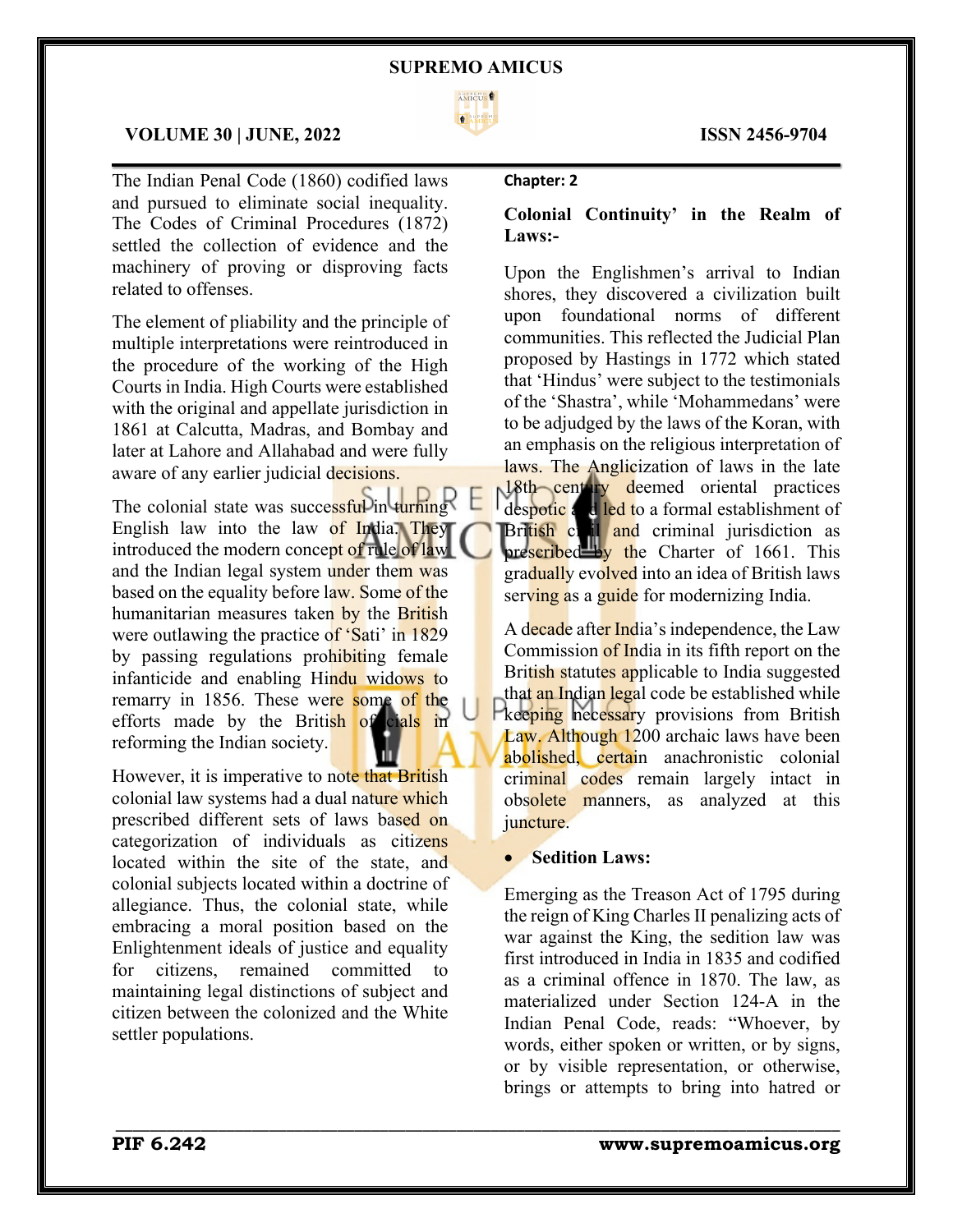

 $\mathcal{L}_\mathcal{L} = \mathcal{L}_\mathcal{L} = \mathcal{L}_\mathcal{L} = \mathcal{L}_\mathcal{L} = \mathcal{L}_\mathcal{L} = \mathcal{L}_\mathcal{L} = \mathcal{L}_\mathcal{L} = \mathcal{L}_\mathcal{L} = \mathcal{L}_\mathcal{L} = \mathcal{L}_\mathcal{L} = \mathcal{L}_\mathcal{L} = \mathcal{L}_\mathcal{L} = \mathcal{L}_\mathcal{L} = \mathcal{L}_\mathcal{L} = \mathcal{L}_\mathcal{L} = \mathcal{L}_\mathcal{L} = \mathcal{L}_\mathcal{L}$ 

\_\_\_\_\_\_\_\_\_\_\_\_\_\_\_\_\_\_\_\_\_\_\_\_\_\_\_\_\_\_\_\_\_\_\_\_\_\_\_\_\_\_\_\_\_\_\_\_\_\_\_\_\_\_\_\_\_\_\_\_\_\_\_\_\_\_\_\_\_\_\_\_\_\_\_\_\_\_\_\_\_\_\_\_\_

# **VOLUME 30 | JUNE, 2022 ISSN 2456-9704**

contempt, or excites or attempts to excite disaffection towards the Government established by law in [India], shall be punished with [imprisonment for life], to which fine may be added, or with imprisonment which may extend to three years, to which fine may be added, or with fine."

The continuation of the colonial heritage of sedition has been widely condemned due to its motive of origin as a tool for the British to silence nationalist aspirations. The most notorious usage of the law in history has been the conviction of Bal Gangadhar Tilak in 1897 for making a statement regarding the killing of Deccan chieftain Afzal Khan by the Maratha warrior-king Shivaji. In its adjudication, the court widened interpretation of sedition by equating "disaffection" to "disloyalty," and including within it hostility, contempt, and every form of ill-will towards the government. Another landmark sedition case was the conviction of Mahatma Gandhi for his publication of the Young India Magazine, who famously stated during his trial: "Section 124-A... **is perhaps** the prince among the political sections of the Indian Penal Code designed to suppress the liberty of the citizen."

While former colonies have frequently cited the need for sedition to preserve public order and communitarian values, it is imperative to note that while other former-colonies like Australia and the United States have either abolished, restricted or modernized the constituent workings of the law, India continues to be the only nation which uses the same definition of sedition as prescribed by the British regime in 1870.

Several notable citizen-rights groups and Supreme Court advocates have vociferously called for an overhauling and comprehensive

review of such draconian colonial laws, which have been weaponized to target political dissidents and ethnic-religious minorities. Such a discriminatory application of the law finds no place in the ethics of the world's largest democracy and requires substantive reformation, which we explore in our next sections.

# • **Judge Centric Death Penalty:**

Another colonial legacy of the Indian Code of Criminal Procedure pertains to the notion of Capital Punishment introduced in 1860, with contemporary courts continuing to puphold its constitutionality while abiding by a 'rarest de rare cases' principle. The general ambivalen<sub>g</sub> surrounding the dictum has meant that individual judges must determine whether to impose a death sentence on a caseto-case basis. While statistically the number of death penalty convictions has significantly reduced since the time of Independence, the larger question concerning its constitutionality in a democratic setup **Dremains debatable** in contemporary India.

Especially, as we acknowledge the weaponization of the law by colonial rulers to impose their hegemonic rule, it remains in stark contrast to the actualization of human rights. Several UN resolutions have stated that such death penalties 'undermine human dignity'. Furthermore, scholars and adjudicators have also commented on the counter-productive nature of death penalties, whereby executing terrorists can brand them as 'martyrs' and incite further violence, a line of reasoning adopted by several nations while repealing capital punishment laws. An empirical study has revealed that: "out of around 385 existing prisoners sentenced to death for terror offences, 93.5 per cent belong to Dalit and religious minority communities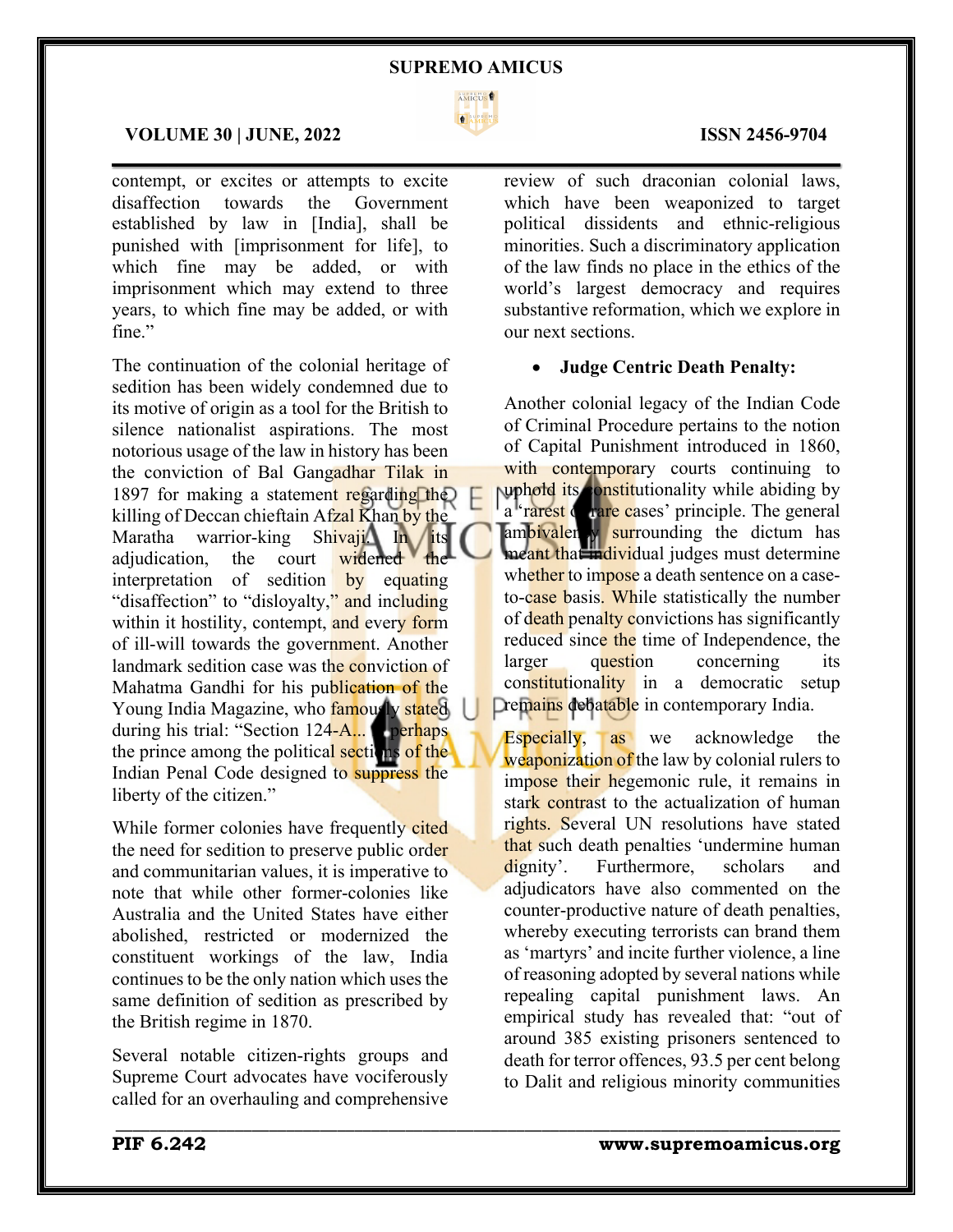

 $\mathcal{L}_\mathcal{L} = \mathcal{L}_\mathcal{L} = \mathcal{L}_\mathcal{L} = \mathcal{L}_\mathcal{L} = \mathcal{L}_\mathcal{L} = \mathcal{L}_\mathcal{L} = \mathcal{L}_\mathcal{L} = \mathcal{L}_\mathcal{L} = \mathcal{L}_\mathcal{L} = \mathcal{L}_\mathcal{L} = \mathcal{L}_\mathcal{L} = \mathcal{L}_\mathcal{L} = \mathcal{L}_\mathcal{L} = \mathcal{L}_\mathcal{L} = \mathcal{L}_\mathcal{L} = \mathcal{L}_\mathcal{L} = \mathcal{L}_\mathcal{L}$ 

# **VOLUME 30 | JUNE, 2022 ISSN 2456-9704**

with an overall predominance of people from lower castes and religious-minority communities. They also have very low levels of education – 24 per cent of them have never stepped into school and belong to the most marginalized sections of society."(Muni, 2016). This highlights the marginalized focus of death laws and the need for their reformation.

# • **Blasphemy and the broader realm of Obscenity:**

The penalization of acts considered 'obscene' under sections 294 - 296 in the Indian Penal Code is another reflection of the colonial vestiges of legality palpable in contemporary judicial practices. The defining characteristic of 'obscene' pertains to lascivious words or acts appealing to prurient interests or tending to deprave or corrupt individuals encountering such deeds.

Debates in contemporary times have centrally focused upon the ambit of the term 'lascivious', with the Supreme Court utilizing several testing mechanisms, including the contemporary standards tests. However, the ambiguity surrounding the metric of 'obscenity' has been a contentious issue with regard to judicial rulings.

Section 294 in particular, set as a provision for obscene acts in public, was entirely characterized by British perceptions of Victorian values. As Michael Foucault listed in his book The History of Sexuality, "The term sexuality and obscenity were mere inventions of Victorian culture". He states, "If sex is repressed, that is, condemned to prohibition, nonexistence, and silence, then the mere fact that one is speaking about it has the appearance of a deliberate transgression". As a matter of fact, the ancient oriental culture on obscenity or sexuality had been

more liberating and the Khajuraho monument built by the Chandella Dynasty or the Sanskrit work "*Kama Sutra*" are living symbols that even stand today as witnesses to the sexual freedom which existed in the subcontinent long before Western influence.

The colonial origins of the Blasphemy law meanwhile dates back to 1920 during the religious uprising in Punjab owing to protests by the Islam community against a publication about Prophet Mohammed in the '*Rangeela Rasool'*. It led to the addition of the Section 295-A clause ostensibly to safeguard the sentiments of religious communities. While members of the drafting committee had raised their fears regarding its misuse to silence religious critiques, the law continues to **prevail in co**ntemporary jurisprudence with several controversial cases such as the lawsuit against Wendy Doniger's book on Hindu culture raising condemnation for the curtailment of freedom of speech. Vague standards of application as in the *Devidas Ramachandra Tuljapurkar v State of Maharashtra* highlight its potential for degrading the democratic values of a nation.

# • **Personal Laws:**

\_\_\_\_\_\_\_\_\_\_\_\_\_\_\_\_\_\_\_\_\_\_\_\_\_\_\_\_\_\_\_\_\_\_\_\_\_\_\_\_\_\_\_\_\_\_\_\_\_\_\_\_\_\_\_\_\_\_\_\_\_\_\_\_\_\_\_\_\_\_\_\_\_\_\_\_\_\_\_\_\_\_\_\_\_

While several Western-inspired legal codes were implemented, the British sought to maintain the indigenous family laws dictated by religious prescriptions to serve the colonial ruler's policy of neutrality, while effectuating the strategy of communal 'divide and rule'. While originally the objective was for custom to prevail in case of conflicts between a community's customs and personal laws, gradually the English adopted a 'quest for legal uniformity' which gave prevalence to rigid one-rule-system prescribed by religious dictums rather than adhering to a plurality of customs. Overtime,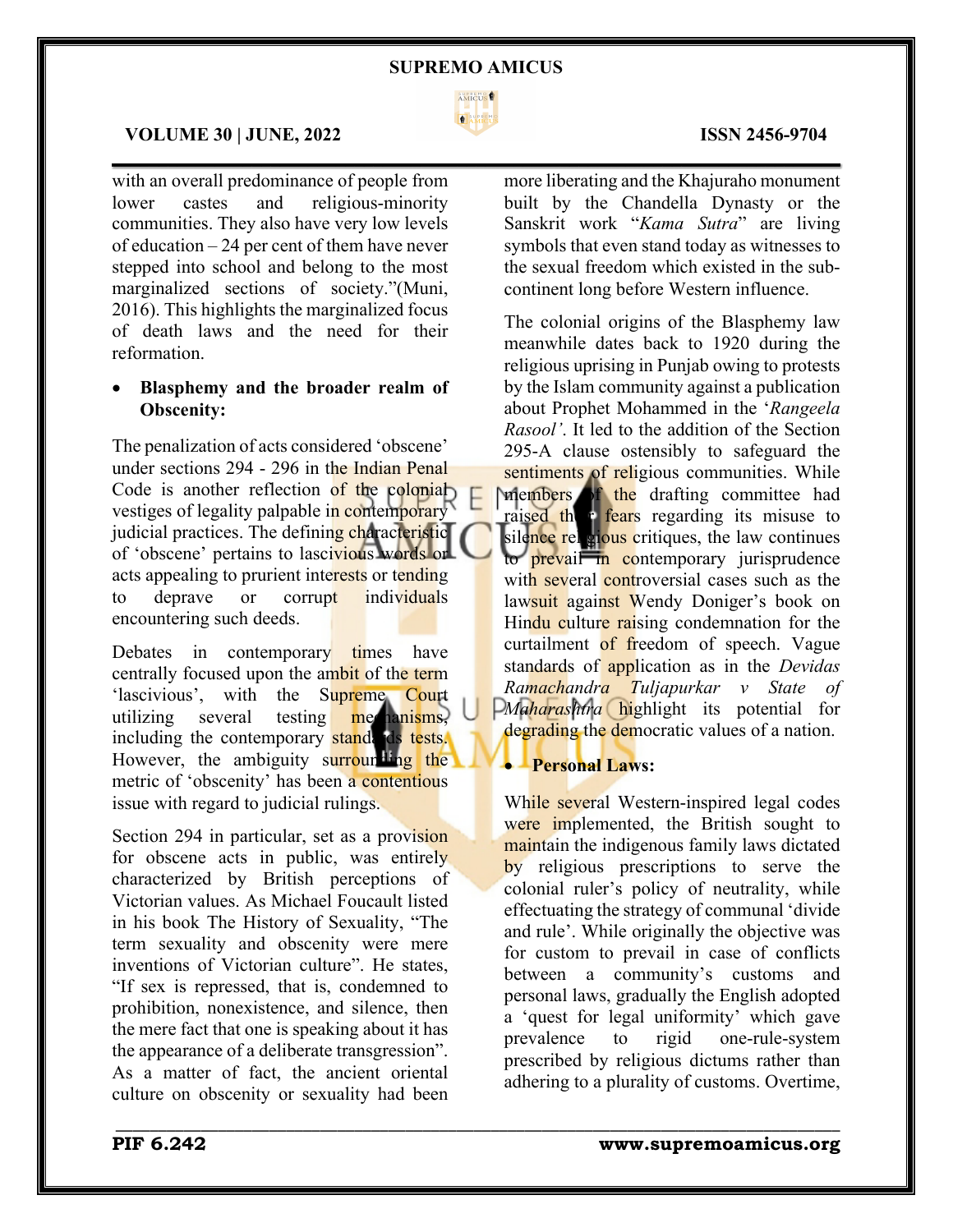

 $\mathcal{L}_\mathcal{L} = \mathcal{L}_\mathcal{L} = \mathcal{L}_\mathcal{L} = \mathcal{L}_\mathcal{L} = \mathcal{L}_\mathcal{L} = \mathcal{L}_\mathcal{L} = \mathcal{L}_\mathcal{L} = \mathcal{L}_\mathcal{L} = \mathcal{L}_\mathcal{L} = \mathcal{L}_\mathcal{L} = \mathcal{L}_\mathcal{L} = \mathcal{L}_\mathcal{L} = \mathcal{L}_\mathcal{L} = \mathcal{L}_\mathcal{L} = \mathcal{L}_\mathcal{L} = \mathcal{L}_\mathcal{L} = \mathcal{L}_\mathcal{L}$ 

\_\_\_\_\_\_\_\_\_\_\_\_\_\_\_\_\_\_\_\_\_\_\_\_\_\_\_\_\_\_\_\_\_\_\_\_\_\_\_\_\_\_\_\_\_\_\_\_\_\_\_\_\_\_\_\_\_\_\_\_\_\_\_\_\_\_\_\_\_\_\_\_\_\_\_\_\_\_\_\_\_\_\_\_\_

# **VOLUME 30 | JUNE, 2022 ISSN 2456-9704**

as Western administration increasingly sought to reform and interpret laws to suit their administrative convenience, marginalized communities and women faced increasing difficulty in terms of gaining legal recognition for cultural practices related to property inheritance, among other issues.

The colonial policy of non-interference, which has continued in the post-colonial realm of jurisprudence with the codification of Hindu personal laws by a 'progressive minority' while non-interfering with the personal laws of other religions, has led to a wide disparity. Controversial judgments in terms of the 1984 Shah Bano case and the passing of the Muslim Women (Protection of Rights on Divorce) Bill have been deemed as 'unnecessary appeasement' of minority communities. The enactment of the landmark Muslim Women (Protection of Rights on Marriage) Act in 2019 has been widely hailed as a step towards ensuring gender equality and usher progressiveness in the realm of laws. However, colonial vestiges continue to linger.

# **Chapter: 3**

# **Colonial Practices in Contemporary Courtrooms:-**

While furthering the cause for decolonization of the Indian jurisprudence necessitates reformation in the realm of legality, certain obsolete colonial practices of the linguistic elitism of courtroom languages or administrative sluggishness remain omnipotent.

Perhaps the harshest critique of the colonial presence in contemporary jurisprudence remains the work of renowned legal scholar Upendra Baxi, who in his book titled 'The Crisis of Indian Legal System' traces the

# colonial roots of the Indian judiciary. He noted that "in so many of its normative, institutional and cultural aspects, the Indian legal system remains burdened with its colonial past". Some of the persistent colonial features of the system he highlighted were its non-participatory, top-down model of law making, with limited access of the Indian people to legal information, legal services and the overall courts. Baxi argued

that "in such a situation, one should have no hesitation even in characterizing the entire legal system as colonial". The persisting colonial traditions have been debated in contemporary times with regards

to the **d** icial dress robes of judges officiated when the Inns of Court were mourning Oueen Mary's demise - which are highly unsuitable for weather conditions in India. Antiquated manners of courtroom etiquette also persist in the present framework such as addressing judges as "My Lord" or "Your Lordship" which are farremoved from the notions of equality and **Pheed to be dispensed with, a step undertaken** by the Rajasthan High Court in 2019.

The perseverance of linguistic elitism in modern courtrooms extends beyond cordialities. According to Article 348(1) of the Indian Constitution, the proceedings of the Supreme Court and High Courts are required to be conducted in English. While Article 348(2) permits proceedings in High Courts in other languages with the consent of the President of India, the appeals of state governments of Chhattisgarh, Gujarat, Tamil Nadu and Kerala to permit the use of regional languages in their respective high courts was denied. The prominence generated to the Queen's English in the practical context of India where surveys reveal that a mere 10- 15% of the population are fluent in English is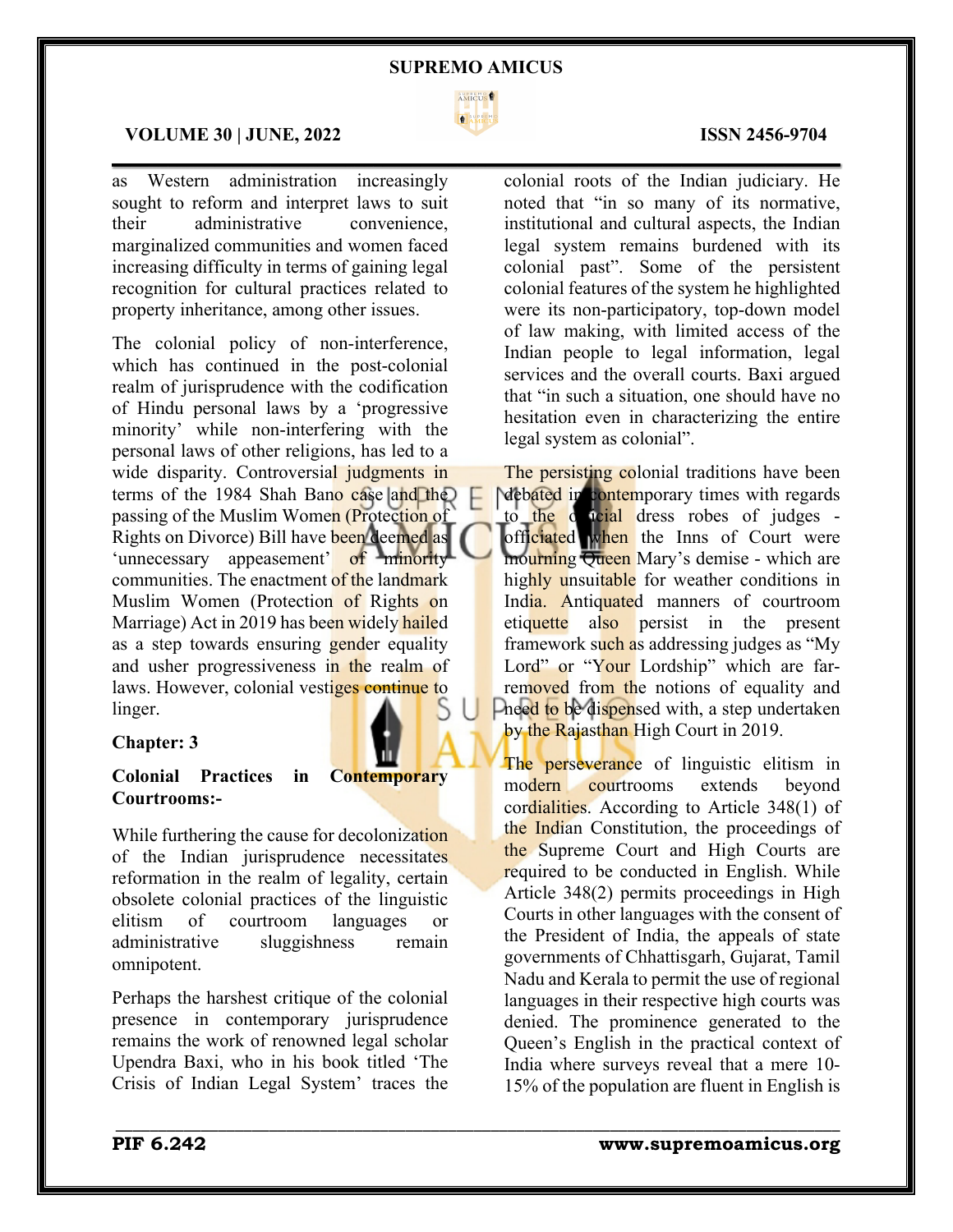

 $\mathcal{L}_\mathcal{L} = \mathcal{L}_\mathcal{L} = \mathcal{L}_\mathcal{L} = \mathcal{L}_\mathcal{L} = \mathcal{L}_\mathcal{L} = \mathcal{L}_\mathcal{L} = \mathcal{L}_\mathcal{L} = \mathcal{L}_\mathcal{L} = \mathcal{L}_\mathcal{L} = \mathcal{L}_\mathcal{L} = \mathcal{L}_\mathcal{L} = \mathcal{L}_\mathcal{L} = \mathcal{L}_\mathcal{L} = \mathcal{L}_\mathcal{L} = \mathcal{L}_\mathcal{L} = \mathcal{L}_\mathcal{L} = \mathcal{L}_\mathcal{L}$ 

### **VOLUME 30 | JUNE, 2022 ISSN 2456-9704**

an exemplar of the hindrance to Indian people while accessing legal information. In 2019, as the Supreme Court undertook the task of translating 100 important judgments into regional languages to promote accessibility, it inched courtroom proceedings a step closer towards decolonization and democratization.

However, several internal manifestations of the Indian court system are reminiscent of a colonial psyche. The process of administering justice under colonial rule was founded upon Thomas Hobbes' philosophy of sovereign absolutism which conditioned the protection of its subjects to the surrendering of rights, where "justice could not be demanded, but allowed by the state as a matter of concession". This lies in stark contrast to the ancient Indian concept of inbuilt justice, where justice could be demanded by anyone. The reality as reflected today reveals how the ordinary litigant is often unable to bear the expenses of pursuing legal actions in distant high courts. Moreover, according to reports from the National Judicial Data Grid and the Supreme Court, at present there are  $3.9$  cross pending in district and subordinate courts, 58.5 lakh cases in high courts and 69,000 cases in the Supreme Court. The mounting backlog of cases and overall administrative disorganization are highly reminiscent of the Privy Councils of yore.

# **Chapter: 4**

# **Contrarian Nature of Colonial Laws in the Realm of Democracy:-**

The key elements of democracy recognized across nations prescribe citizen involvement in political decision-making; some degree of equality among citizens; some degree of freedom to citizens (speech, press, religion); a system of representation; and an electoral

system of majority rule. This is further embedded within the structures of constitutionalism and civil society.

Sedition law is a colonial legacy that has no place in a modern democratic state like India because it assumes public support for the state as a normal order and expects citizens to display no opposition towards the government established by law. The need for revoking the sedition law lies entrenched in the impact of India's sedition statute on citizens' freedom to freely express themselves, constructively critique or express discontent against their government due to the subsequent criminalization of "disaffect in with the state". These regulation are unmistakable colonial relics, having their origins in the colonial government's harsh repression of nationalists fighting for Indian independence.

Colonial continuities are used to criticize modern laws and institutions that are contrarian to the democratic nature of our country or can be used to suppress dissent in a democracy. A law or institution which was inherited from the colonial period naturally gains a reason to be abolished or undergo a change in its nature. One of the arguments against section 377 of the Indian Penal Code (which criminalizes sexual practices that are "against the order of nature") had been that it was a residue of the colonial order.

### **Chapter: 5**

\_\_\_\_\_\_\_\_\_\_\_\_\_\_\_\_\_\_\_\_\_\_\_\_\_\_\_\_\_\_\_\_\_\_\_\_\_\_\_\_\_\_\_\_\_\_\_\_\_\_\_\_\_\_\_\_\_\_\_\_\_\_\_\_\_\_\_\_\_\_\_\_\_\_\_\_\_\_\_\_\_\_\_\_\_

**Judicial Decolonization in Democracies Around the World:-**

### • **Republic of South Africa:**

After gaining freedom from colonial rule, several countries had to undergo reform, one of which is the nation of South Africa. The preamble of the constitution states that the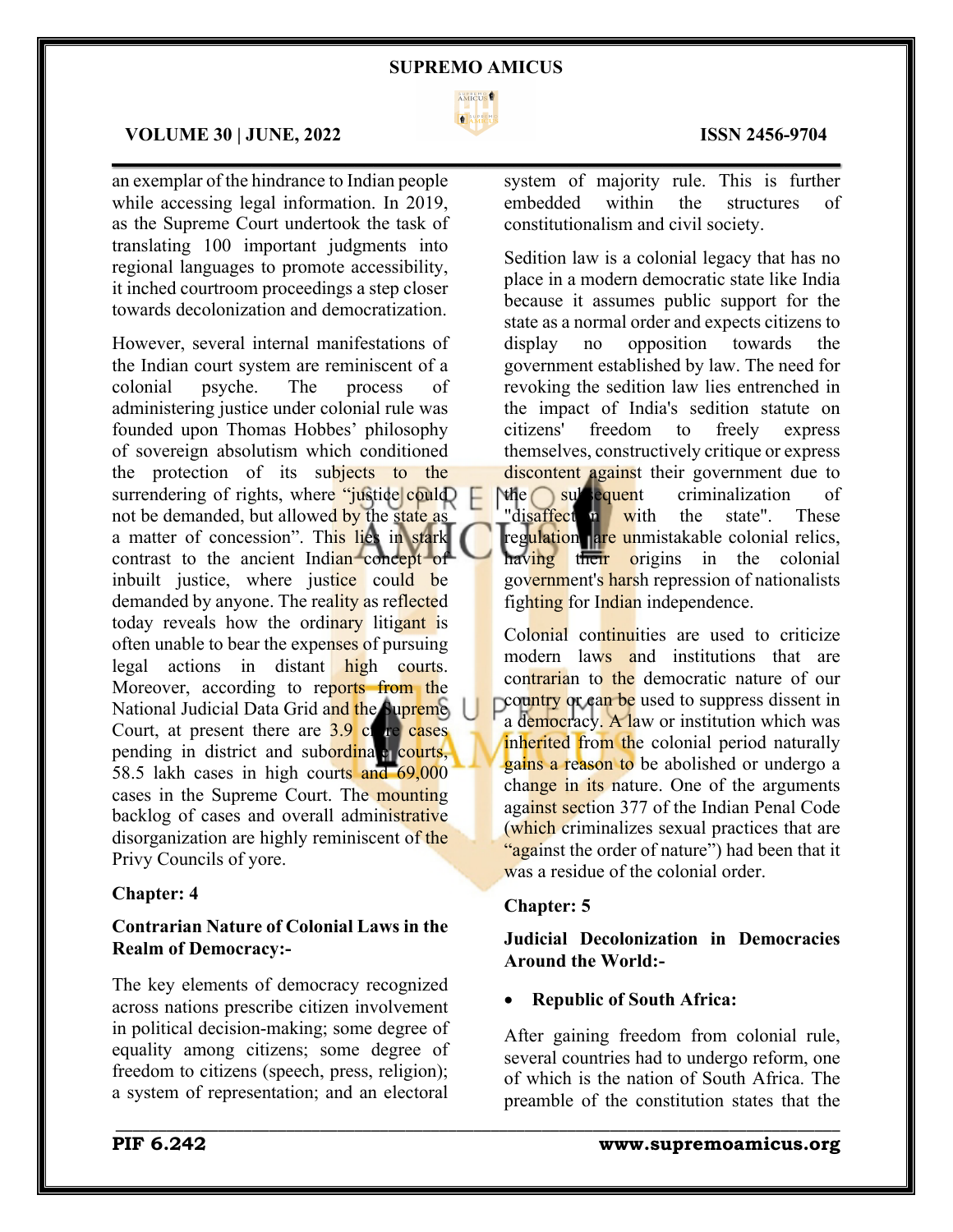

 $\mathcal{L}_\mathcal{L} = \mathcal{L}_\mathcal{L} = \mathcal{L}_\mathcal{L} = \mathcal{L}_\mathcal{L} = \mathcal{L}_\mathcal{L} = \mathcal{L}_\mathcal{L} = \mathcal{L}_\mathcal{L} = \mathcal{L}_\mathcal{L} = \mathcal{L}_\mathcal{L} = \mathcal{L}_\mathcal{L} = \mathcal{L}_\mathcal{L} = \mathcal{L}_\mathcal{L} = \mathcal{L}_\mathcal{L} = \mathcal{L}_\mathcal{L} = \mathcal{L}_\mathcal{L} = \mathcal{L}_\mathcal{L} = \mathcal{L}_\mathcal{L}$ 

# **VOLUME 30 | JUNE, 2022 ISSN 2456-9704**

people of South Africa recognize the injustice of the past and aim to lay foundations for a democratic society. Thus, the judiciary has the crucial role of interpreting the Constitution as well as protecting the values which had the motive of laying down the structure for transforming the country. The transformation of the South African judiciary has occurred relatively quickly during the last decades. Race and gender diversity have been incorporated and judges have established themselves to be committed to promoting constitutional provisions.

There still exist major challenges to the transformation of the judiciary. Some of them include inadequate representation from all sectors of the country, obstacles in accessing the justice system, absence of efficiency, poor court management. These factors have led to the belief that the justice system of South Africa still reflects the country's colonial and apartheid legacy and has not been able to culturally find its belongingness to all South Africans.

### **Legal system:**

The duality of colonial society itself - Dutch along with the English - acted as a manifestation of locally applying the significant bodies of principles. South African law took its form over a stretch of 80 years. In the due course the country saw the duality of the colonial rule (English and Dutch) which gave birth to the racial hierarchy known as apartheid. This apartheid was then replaced by a constitutional order based on democratic principles, the rule of law and equality.

According to Francis de Bou "The principles and institutions of contemporary South African law are strikingly diverse in origin,

containing not only laws with African and European roots, but also (within the latter category) elements of both the civil law and the common law traditions."

He further says that parts of the law are in a hybrid form because of the friction created by the varied heritage that has created a mixed legal system. From a cultural outlook this legal system lies in the 'shadow of colonization, Anglicization and globalization'. The population of South Africa mainly consists of indigenous people, but the structure of principles of law and basic institutions are of Anglo-European origin and have gained increasing influence from North America as well as other common wealth nations. English finds its place as the dominant language in the field of legal education, the Courts and legal practice, and even the sources of law.

With the beginning of democracy in South Africa  $(1994)$ , the death penalty was abolished on 6 June 1995 by the Constitutional Court. The ruling of the court established that capital punishment, under the then Criminal Procedure Act, was in conflict with the country's 1994 constitution.

The crimes related to sedition exist as common law in the country. According to Article 19 Global Campaign for Free Expression (London; July 2003) "Under the modern post-apartheid Constitution, section 16 of which explicitly guarantees freedom of expression and the press, the courts have articulated a robust defense of freedom of expression, especially in the political realm."

## • **Barbados:**

\_\_\_\_\_\_\_\_\_\_\_\_\_\_\_\_\_\_\_\_\_\_\_\_\_\_\_\_\_\_\_\_\_\_\_\_\_\_\_\_\_\_\_\_\_\_\_\_\_\_\_\_\_\_\_\_\_\_\_\_\_\_\_\_\_\_\_\_\_\_\_\_\_\_\_\_\_\_\_\_\_\_\_\_\_

On another spectrum of the geographical order, the Caribbean Court of Justice granted the landmark decision of overturning the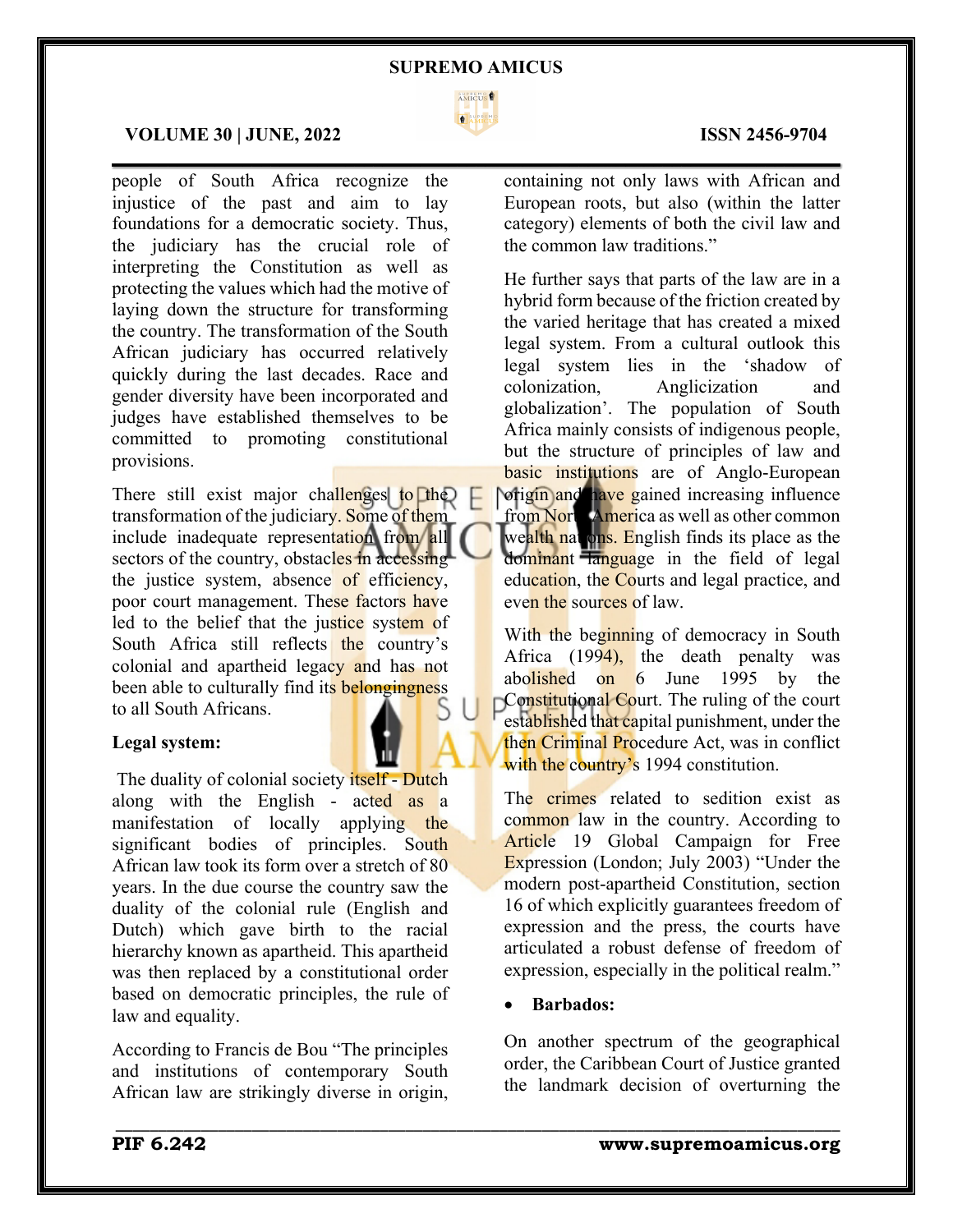

 $\mathcal{L}_\mathcal{L} = \mathcal{L}_\mathcal{L} = \mathcal{L}_\mathcal{L} = \mathcal{L}_\mathcal{L} = \mathcal{L}_\mathcal{L} = \mathcal{L}_\mathcal{L} = \mathcal{L}_\mathcal{L} = \mathcal{L}_\mathcal{L} = \mathcal{L}_\mathcal{L} = \mathcal{L}_\mathcal{L} = \mathcal{L}_\mathcal{L} = \mathcal{L}_\mathcal{L} = \mathcal{L}_\mathcal{L} = \mathcal{L}_\mathcal{L} = \mathcal{L}_\mathcal{L} = \mathcal{L}_\mathcal{L} = \mathcal{L}_\mathcal{L}$ 

\_\_\_\_\_\_\_\_\_\_\_\_\_\_\_\_\_\_\_\_\_\_\_\_\_\_\_\_\_\_\_\_\_\_\_\_\_\_\_\_\_\_\_\_\_\_\_\_\_\_\_\_\_\_\_\_\_\_\_\_\_\_\_\_\_\_\_\_\_\_\_\_\_\_\_\_\_\_\_\_\_\_\_\_\_

# **VOLUME 30 | JUNE, 2022 ISSN 2456-9704**

death penalty in Barbados in 2018, which they believed to be a colonial holdover. The Court's mandate came in light of its resolution to "ensure that the laws conform to the supreme law of the Constitution and are not calcified to reflect the colonial times".

# • **Canada:**

Several former colonized states have further resorted to a means-end proportionality test to "consider a law's colonial origins as a factor weighing in favor of its invalidation" (Kanna, 2020). In light of this, we analyze the case of sequential proportionality in Canada, where the court considers the constitutionality of a rights-limiting law with the burden of proof lying on the government to attest to the importance of the concerned law, the formulated means to implement the law and finally the rational connection between the law and its stated objective. With the fundamental objective of **comprehending** the rationality behind limiting freedoms, the Canadian model serves an instructive for former colonial nations.

In particular, as we examine the nonsequential manner of proportionality dopted in India where courts sporadically refer to sequential standards within the **ambit** of judicial reviews, the lack of coherent standards has led to a wide disparity between judicial dictums. The lack of a consistent approach has "led to ad-hocism in the Court's rights adjudication, giving rise to legal uncertainty and lack of accountability for judicial decisions" (Chandra, 2020). In the *Puttaswamy (I) v Union of India* case of 2017 regarding the Right to Privacy, the court placed minimal evidential burdens on the State, with differing substantive standards of scrutiny within and across cases. The need of the hour is therefore the development of a

structured mechanism of proportionality to "bridge the gap between cultures of authority and cultures of justification" (Chandra, 2020).

# **Conclusion: Need for Reformation and Decolonization of the Indian Judiciary**

The criminal justice system in India is a remnant of the British colonial jurisprudence and the need for reform has been acknowledged. As stated by Gandhi in his Hind Swaraj:

"Lawyers have enslaved India, have accentuated Hindu-Mahomedan dissensions and have **confirmed** English authority".

This is reflective of the colonial power's effort to control the native population and maximize exploitative profits. The vestiges of colonial systems after formal decolonization continue habituating under the guise of neocolonial alternatives of western universal and economic rights.

As mentioned at the beginning of the paper the codification of criminal laws in India was done during British rule and not much change has been brought to it. This reflects that serious reforms and activeness are required. The sedition law in particular has come under widespread condemnation by civilians and the apex court alike, which recently issued a notice to the Centre asking, "Is this law still needed after 75 years of Independence?" Former Supreme Court judge Justice Deepak Gupta has also opined on the misuse of the law by contemporary governments, while highlighting on the need for reforming the same which accords extensive interpretation to the term 'offence' by way of not solely explicit disturbance, but also 'bad feelings'. Other legislations such as the death penalty have also warranted reformations as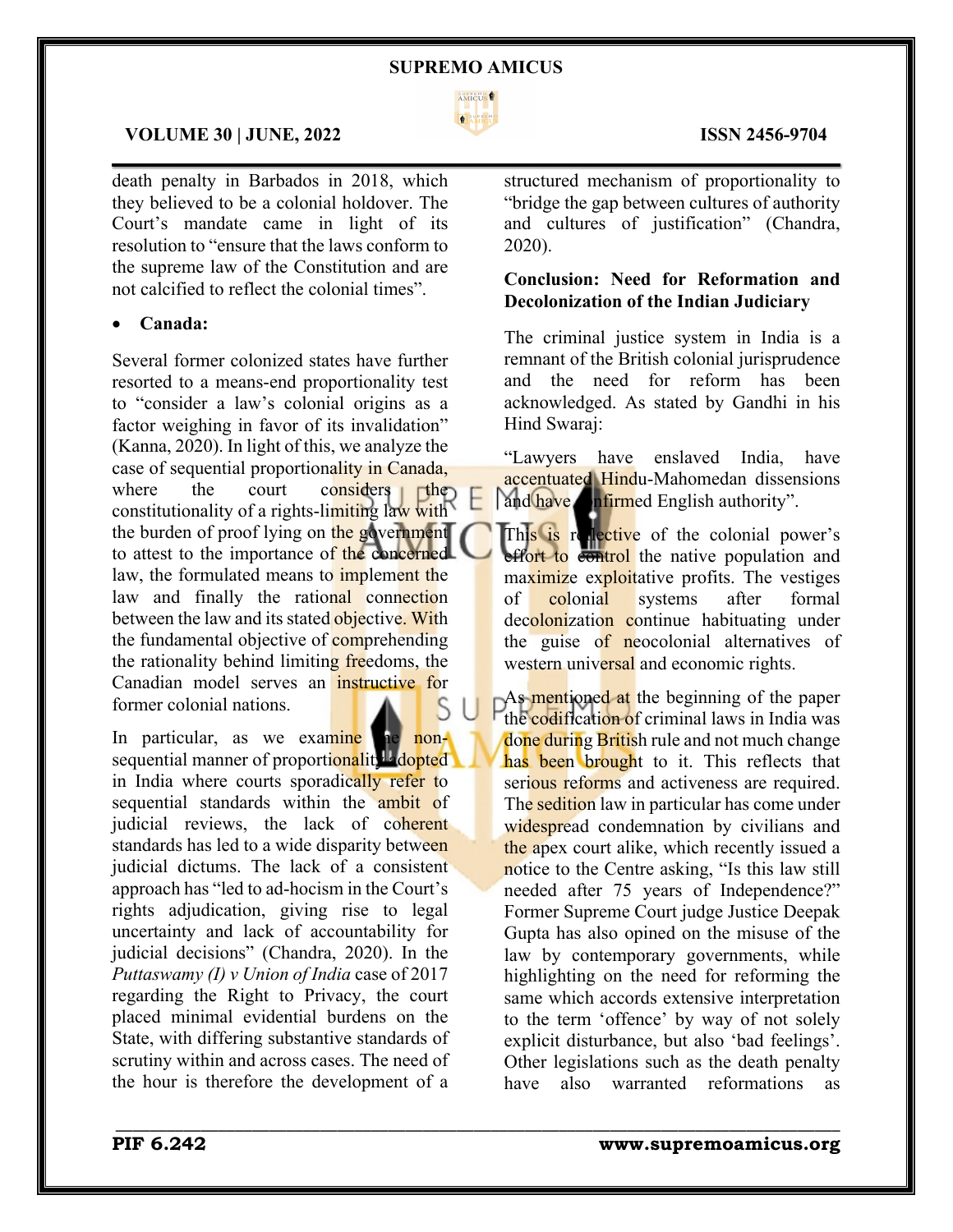

 $\mathcal{L}_\mathcal{L} = \mathcal{L}_\mathcal{L} = \mathcal{L}_\mathcal{L} = \mathcal{L}_\mathcal{L} = \mathcal{L}_\mathcal{L} = \mathcal{L}_\mathcal{L} = \mathcal{L}_\mathcal{L} = \mathcal{L}_\mathcal{L} = \mathcal{L}_\mathcal{L} = \mathcal{L}_\mathcal{L} = \mathcal{L}_\mathcal{L} = \mathcal{L}_\mathcal{L} = \mathcal{L}_\mathcal{L} = \mathcal{L}_\mathcal{L} = \mathcal{L}_\mathcal{L} = \mathcal{L}_\mathcal{L} = \mathcal{L}_\mathcal{L}$ 

# **VOLUME 30 | JUNE, 2022 ISSN 2456-9704**

elaborated by the 2015 Law Commission of India Report, which demonstrated that: the penalty does not serve the goal of deterrence, that it diverts attention from the ailing criminal system and that it is applied arbitrarily and disproportionately on the most vulnerable members of society.

In July of 2020, the Ministry of Home Affairs (MHA) constituted a committee for reforms in criminal laws to undo its colonial foundations. As stated by Prof. Sri Krishna Deva Rao, Chairperson of the Committee for Reforms in Criminal Laws: "The hallmark of any civilized society lay in the maturity and the erudition of its Criminal Justice System. Criminal Law like every other law has to meet the pace at which society is evolving."

Thus, the focus is being brought to reformative justice and it is important to acknowledge that decolonization is a continuous process.

\*\*\*\*\*

### **References:**

- 1. A Gordon, D. B. (2016). *Transformation and the Independence of the Judiciary in South Africa.*
- 2. Amarasinghe, P. (2014). Ghosts of the Empire: Retrospection of the colonial legacy of legal systems in South Asia and its competence to bring justice. In P. R. Kalidhass, *Conflict of Norms in a Fragmented International Legal Systems* (p. 12). GRIN.
- 3. Arushi Garg, R. S. (2020, August 19). Colonial processes, decolonial aims: on Committee for Reforms in Criminal Law. *The Hindu* .

- 4. Awasthi, S. (2018, August 11). These five Indian laws owe their origin to British, but are still in practice. *The Indian Express* .
- 5. Barra, A. (2016). What is "Colonial" About Colonial Laws. *American University International Law Review, 31* (2), 50.
- 6. Baxi, U. (2012). Postcolonial Legality: A Postscript from India. *Verfassung in Recht und Übersee* .
- 7. Bhatia, G. (2016, March 19). 'Blasphemy' law and the Constitution. *Mint* .

Bois, F. d. (2004). Introduction to South African Law: History, System and Sources. In J. E. C.G. van der Merwe, *Introduction to the Law of South Africa.* Kluwer Law International.

- 9. (2021). *Brief History of Law in India.* Bar Council of India .
- 10. Brunner, J. (2020). *Language Barriers.* Supreme Court Observer.
- 11. Chandra, A. (2020). Proportionality in India: A Bridge to Nowhere? *University of Oxford Human Rights Hub Journal* .
- 12. Chandra, B. (2019). *History of Modern India.* Orient Blackswan.
- 13. Cohen, B. S. (2018). Law and the Colonial State in India. In J. C. June Starr, *History and Power in the Study of Law: New Directions in Legal Anthropology* (pp. 131-152). Cornell University Press.
- 14. Cohn, B. (2018). Law and the Colonial State in India. Cornell University Press.
- 15. Das, D. *Law: History of India VI.*

\_\_\_\_\_\_\_\_\_\_\_\_\_\_\_\_\_\_\_\_\_\_\_\_\_\_\_\_\_\_\_\_\_\_\_\_\_\_\_\_\_\_\_\_\_\_\_\_\_\_\_\_\_\_\_\_\_\_\_\_\_\_\_\_\_\_\_\_\_\_\_\_\_\_\_\_\_\_\_\_\_\_\_\_\_

# **PIF 6.242 www.supremoamicus.org**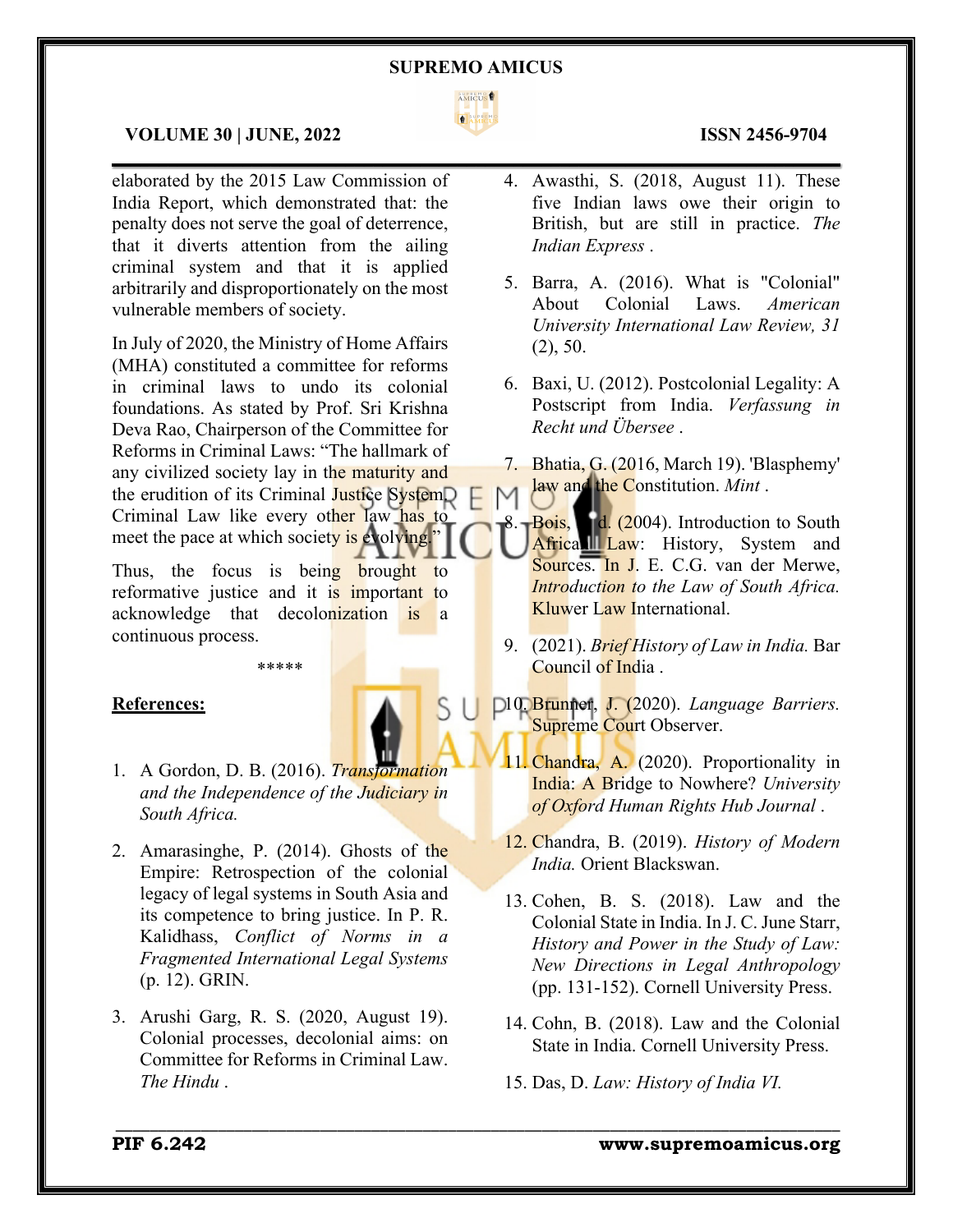

 $\mathcal{L}_\mathcal{L} = \mathcal{L}_\mathcal{L} = \mathcal{L}_\mathcal{L} = \mathcal{L}_\mathcal{L} = \mathcal{L}_\mathcal{L} = \mathcal{L}_\mathcal{L} = \mathcal{L}_\mathcal{L} = \mathcal{L}_\mathcal{L} = \mathcal{L}_\mathcal{L} = \mathcal{L}_\mathcal{L} = \mathcal{L}_\mathcal{L} = \mathcal{L}_\mathcal{L} = \mathcal{L}_\mathcal{L} = \mathcal{L}_\mathcal{L} = \mathcal{L}_\mathcal{L} = \mathcal{L}_\mathcal{L} = \mathcal{L}_\mathcal{L}$ 

.

\_\_\_\_\_\_\_\_\_\_\_\_\_\_\_\_\_\_\_\_\_\_\_\_\_\_\_\_\_\_\_\_\_\_\_\_\_\_\_\_\_\_\_\_\_\_\_\_\_\_\_\_\_\_\_\_\_\_\_\_\_\_\_\_\_\_\_\_\_\_\_\_\_\_\_\_\_\_\_\_\_\_\_\_\_

### **VOLUME 30 | JUNE, 2022 ISSN 2456-9704**

- 16. (2001). The Changing Role of the Indian Judiciary. In H. Dembowski, *Taking the State to Court.* Oxford University Press.
- 17. Dutta, S. (2014). *History revision: Why India's colonial laws haven't changed. Index on Censorship, 43(2), 122-126.* Retrieved from Index on Censorship: https://journals.sagepub.com/doi/pdf/10. 1177/0306422014537155
- 18. Emmanuel, M. (2018, August 15). The lingering effects of the British Colonial Rule on the Indian Legal System. *Bar and Bench* .
- 19. Ghose, S. (2016, July 11). Changing High Court Names Won't Break the Colonial Legacy of Our Legal System. *The Wire* .
- 20. Gupta, D. (2019, September 8). Justice Deepak Gupta: Law of Sedition Needs to be Toned Down if Not Abolished. *The Wire* .
- 21. Heredia, R. C. (1999). Interpreting Gandhi's Hind Swaraj. *Economic and Political Weekly, 34* (24), 1497-1502.
- 22. Kalpana Kannabiran, R. S. (2008). *Challenging the Rules of Law: Colonialism, Criminology and Human Rights in India.* Sage Publications.
- 23. Kanna, M. (2020). Furthering Decolonization: Judicial Review of Colonial Criminal Laws. *Duke Law Journal* .
- 24. Leena Bhattacharya, S. C. (2020). *India's Search for Link Language and Progress towards Bilingualism.* Indira Gandhi Insititute of Development Research.
- 25. Lehrfreund, C. H. (2019). Contradictions in Judicial Support for Capital

Punishment in India and Bangladesh. *Asian Journal of Criminology* .

- 26. Majumdar, B. (2013). Citizen or Subject? Blurring Boundaries, Claiming Space. *Journal of Historical Sociology* .
- 27. Mallampalli, C. (2010). Escaping the Grip of Personal Law in Colonial India: Proving Custom, Negotiating Hinduness. *American Society for Legal History*
- 28. Muni, S. D. (2016). Should India Retain Death Penalty? *Liberal Studies Journal* .

29. News Desk. (2021, July 15). What is Sedition Law and Why the Supreme Court Ualled it 'Colonial'. *News18*.

- 30. Rahman, T. (1996, January). *British Language Policies and Imperialism in India.* Retrieved from Research Gate: https://www.researchgate.net/publication /233579251 British Language Policies and Imperialism in India
- 31. Rai, D. (2020, October 6). *Need for Reforms in the Indian Judiciary.* Retrieved from IPleaders: https://blog.ipleaders.in/need-forreforms-in-the-indianjudiciary/#:~:text=Because%20India's% 20judicial%20system%20doesn,and%20 the%20national%20legal%20strategy
- 32. Rao, Y. S. (n.d.). Judicial System Before 1947. *Legal Service India* .
- 33. S, P. (2019, September 14). Why sedition law has lost meaning. *The Indian Express* .
- 34. Sedition in India: Colonial Legacy, Misuse and Effect on Free Speech. (2021,

**PIF 6.242 www.supremoamicus.org**